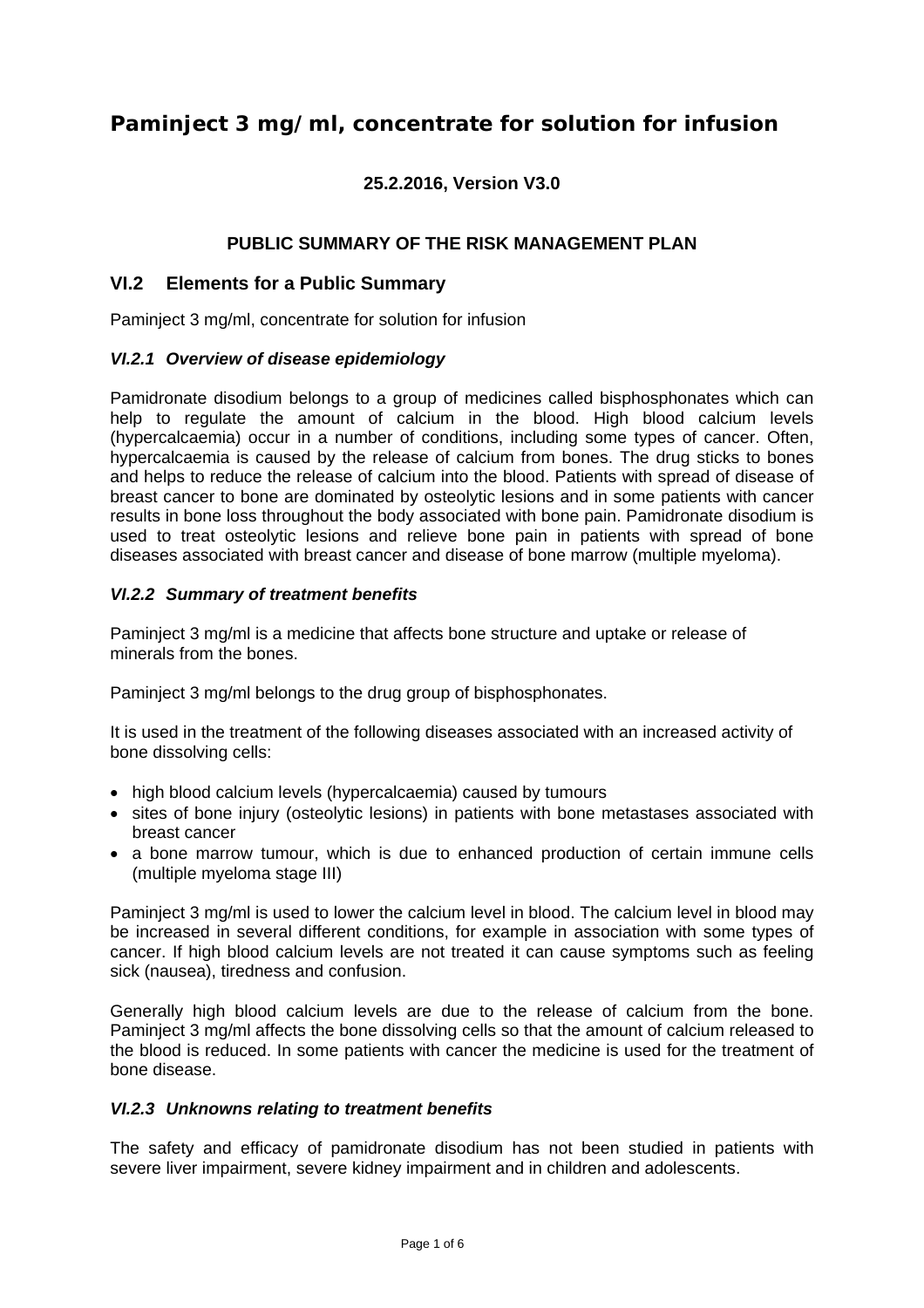# *VI.2.4 Summary of safety concerns*

# **Important identified risks**

| <b>Risk</b>                                                           | What is known                                                                                                                                                                                                                                                                                                                                                                                                                                                                  | Preventability                                                                                                                                                                                                                                                                                                                                                                                                                                                                                                                                                                                                                                                                                                                               |
|-----------------------------------------------------------------------|--------------------------------------------------------------------------------------------------------------------------------------------------------------------------------------------------------------------------------------------------------------------------------------------------------------------------------------------------------------------------------------------------------------------------------------------------------------------------------|----------------------------------------------------------------------------------------------------------------------------------------------------------------------------------------------------------------------------------------------------------------------------------------------------------------------------------------------------------------------------------------------------------------------------------------------------------------------------------------------------------------------------------------------------------------------------------------------------------------------------------------------------------------------------------------------------------------------------------------------|
| Unusual fracture of the thigh<br>bone<br>(Atypical femoral fractures) | Unusual fracture of the thigh<br>bone particularly in patients<br>on long-term treatment may<br>occur rarely.                                                                                                                                                                                                                                                                                                                                                                  | Contact your doctor if you<br>experience pain, weakness<br>or discomfort in your thigh,<br>hip or groin as this may be<br>an early indication of a<br>possible fracture of the thigh<br>bone.                                                                                                                                                                                                                                                                                                                                                                                                                                                                                                                                                |
| Kidney function impeirment<br>(Renal function impairment)             | Bisphosphonates, including<br>pamidronate disodium, have<br>been associated with kidney<br>toxicity established as<br>deterioration of kidney<br>function and potential kidney<br>failure.<br>Degenerative or<br>inflammatory kidney<br>disorders leading to impaired<br>kidney function may affect up<br>to 1 in 100 people.<br>Worsening of kidney function<br>in patients with multiple<br>myeloma or pre-existing<br>kidney disease may affect up<br>to 1 in 10,000 people | Your kidney function should<br>be periodically checked,<br>especially if you receive<br>Paminject 3 mg/ml frequently<br>over a prolonged period of<br>time, and if you have a pre-<br>existing kidney disease or<br>you are prone to kidney<br>problems (e.g. because of<br>multiple myeloma and/or high<br>blood calcium levels caused<br>by tumours).<br>If your kidney function gets<br>worse during Paminject 3<br>mg/ml therapy, the infusion<br>must be stopped.                                                                                                                                                                                                                                                                       |
| Death of the jaw bone<br>(Osteonecrosis of the jaw)                   | A severe injury of the jaw<br>bone (osteonecrosis) has<br>been reported in patients<br>with cancer receiving<br>treatment regimens including<br>pamidronate disodium. Most<br>of these cases were<br>associated with dental<br>procedures such as tooth<br>extraction.                                                                                                                                                                                                         | You should inform the dentist<br>before any dental treatment<br>or surgery and you should<br>consider a dental<br>examination with appropriate<br>advice (e.g. maintaining good<br>oral hygiene, amendment of<br>poorly fitting dentures,<br>smoking reduction) before<br>starting treatment with<br>Paminject 3 mg/ml. While on<br>treatment, you should avoid<br>invasive dental procedures if<br>possible and should have<br>regular dental check-ups. If<br>you develop bone death of<br>the jaw (symptoms might be<br>pain or swelling of the gums<br>and/or jaw, numbness of the<br>jaw, the jaw feeling heavy, or<br>toothloss) while on Paminject<br>3 mg/ml therapy, dental<br>surgery may make the<br>condition worse. Your doctor |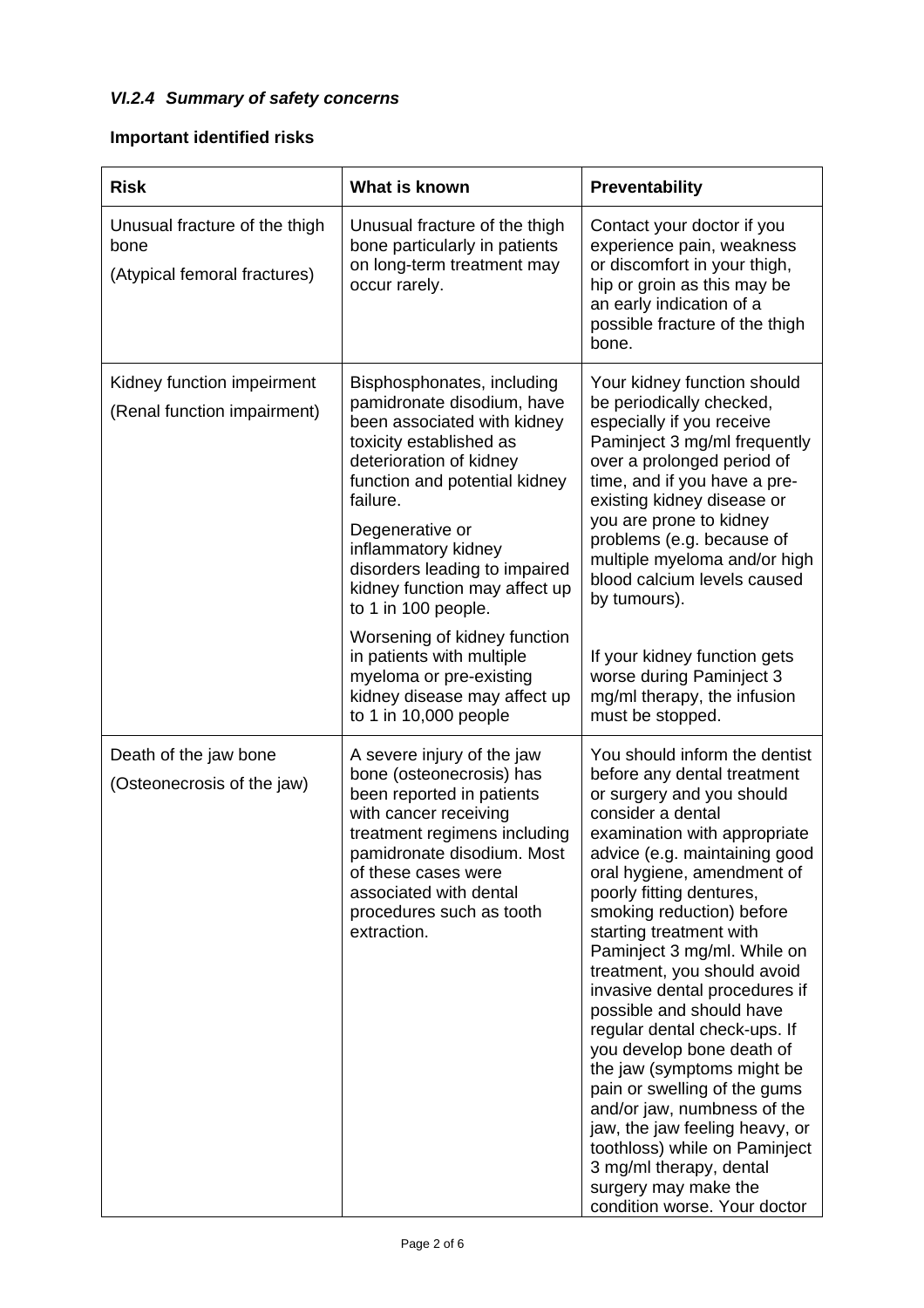|                                                                     |                                                                                                                                                            | should make an individual<br>benefit/risk assessment.                                                                                                                                                                                                                                                      |
|---------------------------------------------------------------------|------------------------------------------------------------------------------------------------------------------------------------------------------------|------------------------------------------------------------------------------------------------------------------------------------------------------------------------------------------------------------------------------------------------------------------------------------------------------------|
| Calcium level too low<br>(Hypocalcaemia)                            | Low blood calcium levels<br>with symptoms such as<br>numbness, tingling and/or<br>muscle cramps are rare.                                                  | Please tell your doctor if you<br>are taking other medicines<br>for the treatment of high<br>blood calcium levels, as the<br>use of these other medicines<br>with Paminject 3 mg/ml may<br>lead to very low blood<br>calcium level which may<br>cause symptoms such as<br>numbness, tingling or<br>cramps. |
|                                                                     |                                                                                                                                                            | Tell your doctor, before you<br>are given Paminject 3 mg/ml,<br>if you suffer from calcium or<br>vitamin D deficiency (for<br>example owing to your diet or<br>as a result of digestive<br>problems).                                                                                                      |
|                                                                     |                                                                                                                                                            | If you have undergone<br>thyroid surgery, you may be<br>more prone than usual to<br>develop too low calcium<br>blood levels.                                                                                                                                                                               |
| Abnormal heart rhythm<br>(Atrial fibrillation)                      | Irregular heart rhythm (atrial<br>fibrillation) has been seen in<br>patients receiving<br>pamidronate disodium. The<br>frequency cannot be<br>estimated.   | You should report to your<br>doctor if you experience<br>irregular heart rhythm during<br>treatment with pamidronate.                                                                                                                                                                                      |
| Scarring of the lung tissue<br>(Interstitial lung disease)          | Scarring of the lung tissue<br>has been reported in less<br>than 1 in 10,000 patients<br>receiving pamidronate<br>disodium.                                | You should report to your<br>doctor if you experience dry<br>cough or shortness of breath<br>at exertion.                                                                                                                                                                                                  |
| Fluid build-up in lungs<br>(Adult respiratory distress<br>syndrome) | Fluid build-up in lungs,<br>leading to oxygen<br>deprivation, has been<br>reported in less than 1 in<br>10,000 patients receiving<br>pamidronate disodium. | You should report to your<br>doctor if you experience<br>shortness of breat, low blood<br>pressure, confusion or rapid<br>breathing                                                                                                                                                                        |

## **Important potential risks**

| <b>Risk</b> | What is known (Including reason why it is considered a<br>potential risk) |
|-------------|---------------------------------------------------------------------------|
| None        | <b>NA</b>                                                                 |

## **Missing information**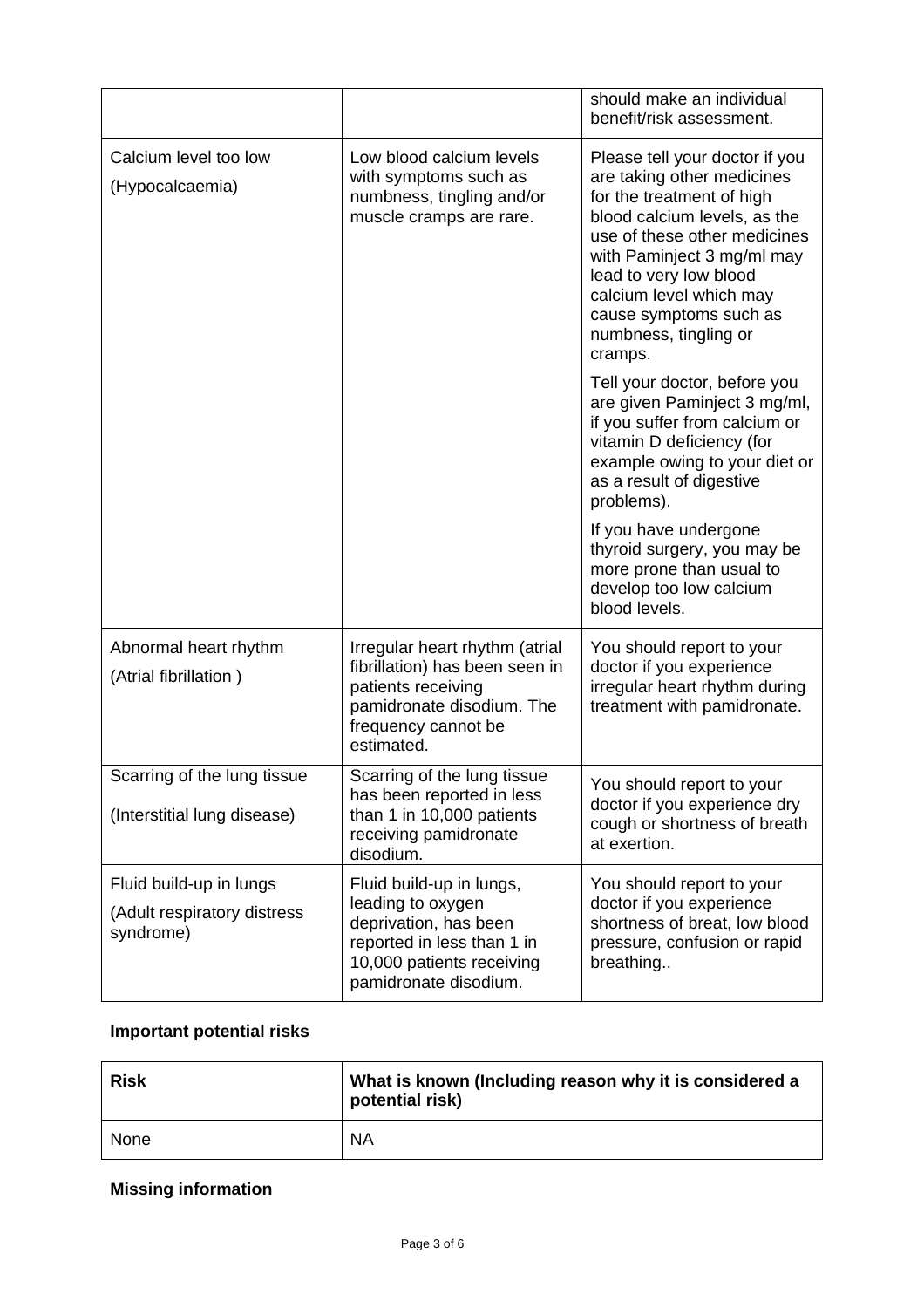| <b>Risk</b>                                                | What is known (Including reason why it is considered a<br>potential risk)                                                                                                                                                                                                                                                                                                                                |
|------------------------------------------------------------|----------------------------------------------------------------------------------------------------------------------------------------------------------------------------------------------------------------------------------------------------------------------------------------------------------------------------------------------------------------------------------------------------------|
| Use in children and<br>adolescents<br>(Pediatric patients) | There is not enough clinical experience available for the use<br>of pamidronate disodium in children and adolescents (< 18<br>years).                                                                                                                                                                                                                                                                    |
| Fertility, pregnancy and<br>lactation                      | If you are pregnant or breast-feeding, think you may be<br>pregnant or are planning to have a baby, ask your doctor or<br>pharmacist for advice before taking this medicine.<br>You should not use Paminject 3 mg/ml during pregnancy<br>except in cases of life-threatening high blood calcium levels.<br>Women of child-bearing potential must use highly effective<br>contraception during treatment. |
|                                                            | Do not breast-feed your baby during therapy with Paminject<br>$3$ mg/ml.                                                                                                                                                                                                                                                                                                                                 |
|                                                            | No data on fertility are available.                                                                                                                                                                                                                                                                                                                                                                      |
| Patients with severe kidney<br>impairment                  | Because there is only limited clinical experience in patients<br>with severe kidney impairment, no dose recommendations<br>for this patient population can be made.                                                                                                                                                                                                                                      |
| Patients with liver<br>insufficiency                       | Clinical data in patients with severe hepatic impairment is not<br>available. Pamidronate should be administered to this patient<br>population with caution.                                                                                                                                                                                                                                             |

## *VI.2.5 Summary of risk minimisation measures by safety concern*

All medicines have a Summary of Product Characteristics (SPC) which provides physicians, pharmacists and other health care professionals with details on how to use the medicine, the risks and recommendations for minimising them. An abbreviated version of this in lay language is provided in the form of the package leaflet (PL). The measures in these documents are known as routine risk minimisation measures.

This medicine has special conditions and restrictions for its safe and effective use (additional risk minimisation measures).

These additional risk minimisation measures are for the following risks:

## **Death of the jaw bone (osteonecrosis of the jaw)**

### **Risk minimisation measure(s)**

Although the risk may be well known for the prescribers, further awareness on such risk is needed for the patients. Thus, a patient reminder card as an additional risk minimisation measure is to be implemented.

- Patient reminder card
	- further patient awareness of jaw bone death risk

## *VI.2.6 Planned post authorisation development plan*

No post-authorisation studies have been imposed or are planned.

### *VI.2.7 Summary of changes to the Risk Management Plan over time*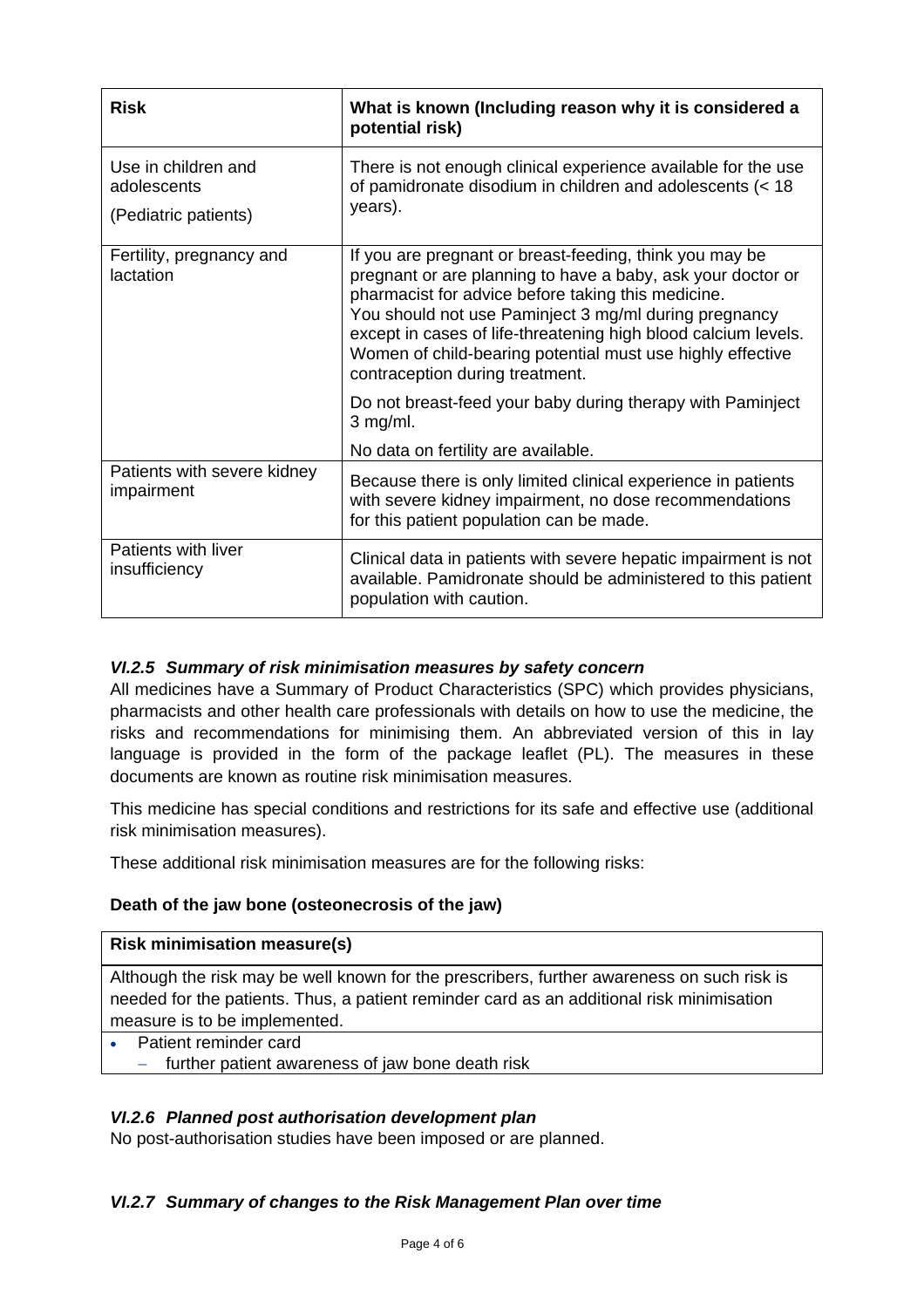| <b>Version</b>  | <b>Date</b> | <b>Safety Concerns</b>                                                                                                                                                                                                                                                                                                                                                                                                                                                                                                                                                                                                                                                                                                                           | <b>Comment</b>   |
|-----------------|-------------|--------------------------------------------------------------------------------------------------------------------------------------------------------------------------------------------------------------------------------------------------------------------------------------------------------------------------------------------------------------------------------------------------------------------------------------------------------------------------------------------------------------------------------------------------------------------------------------------------------------------------------------------------------------------------------------------------------------------------------------------------|------------------|
| V <sub>01</sub> | 2012-Nov-05 | Important potential risk:<br>Atypical femoral fractures                                                                                                                                                                                                                                                                                                                                                                                                                                                                                                                                                                                                                                                                                          | none             |
| V <sub>02</sub> | 2013-Aug-30 | The following risks were added as<br>important identified risks:<br>Anaemia, thrombocytopenia,<br>lymphocytopenia, leukopenia<br>Cardiac failure (left ventricular<br>$\bullet$<br>failure or congestive heart<br>failure)<br>Reactions at the infusion site<br>Hypersensitivity<br>٠<br>Hypocalcaemia<br>Osteonecrosis of the jaw<br>(ONJ)<br>Musculoskeletal pain (transient<br>bone pain, arthralgia, myalgia)<br>Convulsions<br>Renal toxicity (deterioration of<br>renal function, renal failure)<br>The following risks were added as<br>important potential risks:<br>Atrial fibrillation<br>Off label use (in adults and<br>children)<br>The following risks were added as<br>missing information:<br>Use in children and<br>adolescents | none             |
| V3.0            | 2016-Feb-25 | Atypical femoral fractures and atrial<br>fibrillation have been reclassified as<br>important identified risks.<br>The following risks were added as<br>important identified risks:<br>Interstitial lung disease<br>Adult respiratory distress<br>syndrome<br>The following risks were added as<br>missing information:<br>Fertility, pregnancy and<br>lactation<br>Patients with severe renal<br>impairment<br>Patients with hepatic<br>insufficiency                                                                                                                                                                                                                                                                                            | Not yet approved |